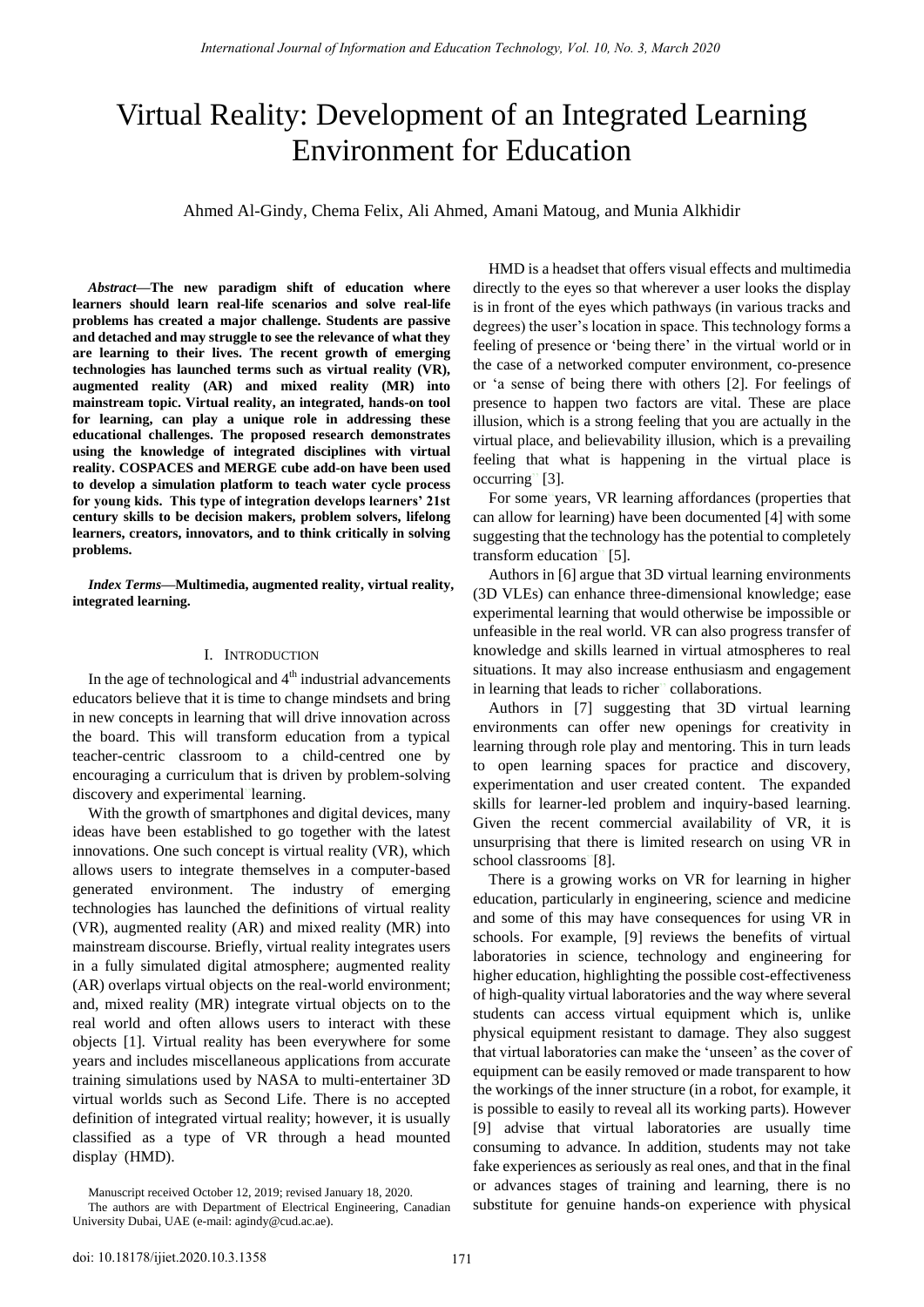equipment. The results from a recent science laboratory experiment with university students, which compared learning in desktop" VR with integrated (HMD) VR, suggested that while students felt a greater sense of presence in VR they may have experienced cognitive overload resulting in poorer test performance [10].

Some may argue that using VR for education is unnecessary since videos and shows are just effective at explaining content. However, VR offers a level of integration that is unparalleled by traditional mediums. With VR, users feel more connected to the content because they can personally, interact with and deploy it. [3] Compared with television, where the experience is from an outside point of view, VR offers a realistic first-person perspective. This key aspect gives VR large potential for educational uses.

Education is being reshaped for students and teachers alike through new, innovative teaching methods, advancements in technology, and programs designed to make that technology available to as many schools as possible. In the last five years, education has been changing in so many ways so quickly that it can be difficult to tell what all this upheaval will lead to. But in a broad sense, it is not hard to see that all these changes are pointing in one direction: increasing educational opportunities" for all students.

Class styles are changing; teachers are giving whole-class instruction where they deliver information to students. More classes are now online or blended, which is a mix of online and face-to-face. Classes are also being flipped, where teachers assign a video lecture for homework, and students use the class time to work collaboratively and apply the knowledge to various problems. Add in brain research that explains exactly how students learn and the data explosion that can tell teachers specifically which students understood her lesson before it's"over.

#### II. AR AND VR PLATFORMS FOR EDUCATION

Traditional educational methods are slowly becoming supplanted by more advanced techniques. Educators constantly seek to develop new and exciting methods to make education more interactive and effective for the students. The education experience is being reshaped for students and teachers alike through new innovative teaching methods, advancements in technology, and programs designed to make technology more readily available. [7] In particular, VR in education helps students retain information better, as it creates a unique, individualized environment that cannot be replicated in the classroom setting.

Unity is a development platform that is used to create 2D and 3D games. Students can Create games, simulations and VR/AR tools that improve their skills, knowledge and performance. For Example, CAE Vimedix AR help students learn ultrasound by allowing them to visualize anatomy and ultrasound cut plane in real-time.

In Addition, Unity has many virtual solutions for real world applications such as, automotive, transportation and manufacturing, film transportation and cinemas, architecture, engineering and construction.

PG&E Becker pilot service training is an interactive 3D application developed by unity. (PG&E) is one of the largest natural"gas and electric energy companies in the US, providing natural gas and electric service to 16 million people throughout a 70,000-square-mile service area in northern and central California. Founded: 1905, Location: HQ San Francisco, CA, Employee #: 23,500, Revenue: \$17.6 Billion. Every 5 years, PG&E gas service technicians are required to perform a complete tear-down and re-build of a GE Becker VRP-600-CH Pilot, as part of preventive maintenance. There are up to 20 pilots in a Field Service Representative"s (FSR) territory. Due to the complex nature of parts and components, both the error rate as well as the time to train the technicians can be high. This results in a lot of support calls related specifically to the rebuild procedure for both new and experienced FSRs, causing downtime and damage"to equipment.

PG&E deployed a 3D interactive maintenance simulation (built by Heartwood) that allows the FSR to practice each action and step, as if they were tearing it down and rebuilding it in the real world. It includes choosing the appropriate tool at the relevant step and shows how this equipment works in the overall system. The simulation was designed to be portable, scalable and modular on iPads and" PCs.

The editor allows users to design scenes, instances of the 3D landscape in Unity, and instantly observe the results of edits made. Unity also enables users to deploy their games to a myriad of platforms including TV, desktop, and mobile devices. Furthermore, Unity supports VR and augmented reality (AR), which makes virtual objects appear in the real world, and is used to create games for virtual reality headsets. Most games in Unity include features from the Unity asset store, which also allows users to access artwork, models, and scripts, programs that accomplish tasks in Unity. Finally, Unity allows users to share their work with others: Unity Teams allows for collaboration on projects while Unity Connect allows users to share their work with potential recruiters.

Labster is yet another platform that gives students access to a realistic lab experience that will let them perform experiments and practice their skills in a fun and risk-free learning environment.

# III. AR AND VR ADAPTABILITY

Most of the available AR/VR tools enables students to learn by doing, using the various tools available with the technology. All features can be adapted to fit different class subjects and learning objectives. For Example, students can apply learning for social sciences, STEM and coding, literature, Languages, makerspace and arts.

## *A. Social Sciences*

Infographics can be nice visual support for presentations in various formats like charts or tables, graphs and even timelines. Cospaces is a good development AR/VR tool that helps students to create an infographic, with a grid canvas to align objects. For example, charts can be created in CoSpaces using the various building blocks available in the library. You can use the cuboid building block in different heights to create a chart like a histogram that displays the distributions or the tube that can be cut as shown in Fig. 1.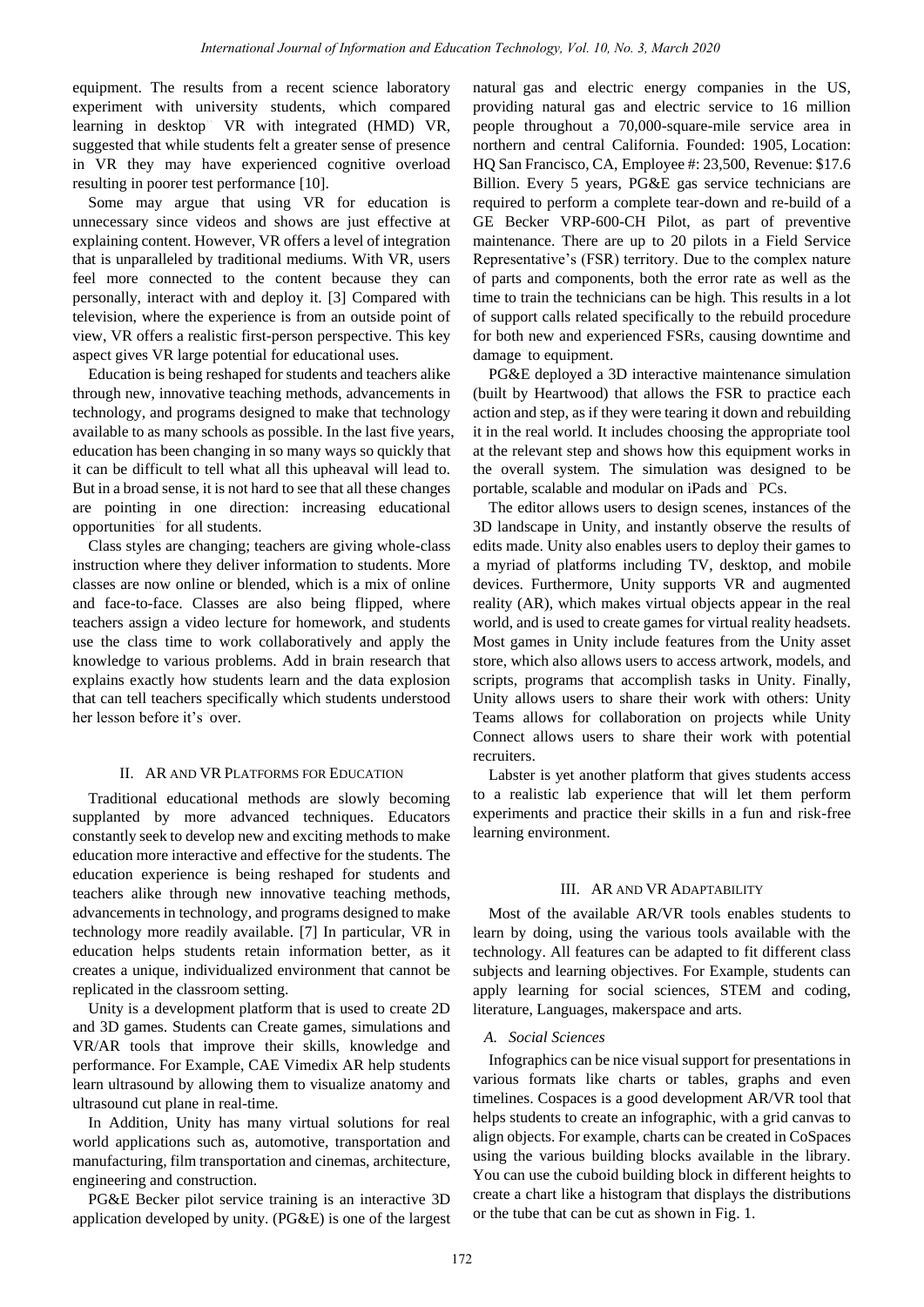

Fig. 1. Example of chart creations using cuboid tool in Cospaces.

# *B. Architecture and Interior Design*

With CoSpaces creation tools, it's easy to build a house or apartment in 3D. Students can discover 3D creation and modelling through the construction and architecture of a virtual house or apartment. For example, floor plan image can be imported from the upload section and used as the basis on which to build house or apartment.





Fig. 2. Arcitecture and interior using design toolbox.

### *C. STEM and Coding*

In addition to cuboid building tool, CoSpaces library contains a range of objects that students and teachers can use to recreate and simulate lab experiments. For example, Newton"s Laws of motion by enabling the physics features of certain objects to allow for collisions, gravity and friction as shown in Fig. 2.



Fig. 3. Newton"s laws using physics toolbox.

# IV. EXPERIMENTAL VR DESIGN AND RESULTS

Educators who teach in the experience age must utilize better methods to deliver the most effective learning experiences. One way to achieve this by integrate VR and its wide possibilities for learning, common misconception regarding virtual reality (VR) technology is that it is simply a gaming platform. Below is developed system, where VR is used to demonstrate an environment where he or she learns through interaction with the surroundings.

CoSpaces Edu offers proper solution for beginners who are getting started with coding, as well as scripting languages for more experienced coders. Students from first year of their studies can code their own VR environment using visual block-based and intuitive programming language, like scratch and easy for anyone to learn. Senior students can have fun coding scripts to add interactions and events. Every method contains a code sample and a demo project.



Fig. 4. Block based coding toolbox.

- for  $(\text{let } x = 0; x < 10; x++)$
- $\overline{2}$ for  $(\text{let } y = 0; y < 10; y++)$
- 3 const cat = Scene.createItem('LP\_Cat', x, y, 0);
- $\triangle$ cat.setScale(2);
- 5 cat.setRandomColor();
- 6 cat.say('Meow');
- $\overline{7}$  $\rightarrow$

8  $\rightarrow$ 



## *A. Water Cycle*

The water cycle is the process by which water undergoes changes in states through evaporation, condensation, and precipitation. Evaporation is the process through which water changes from a liquid into a gaseous substance. During condensation, gaseous particles of water come together and form liquid droplets. Finally, during precipitation, the liquid droplets fall back to earth in the form of rain, hail, or snow, or sleet. Some of these processes are depicted and developed in Cospaces.

During the design process students enabled physics toolbox in CoSpace. Physics toolbox activate real-world properties such as gravity and it makes the objects in the scene reacts as they would in real life. They can also define object mass, friction and bounciness, as well as more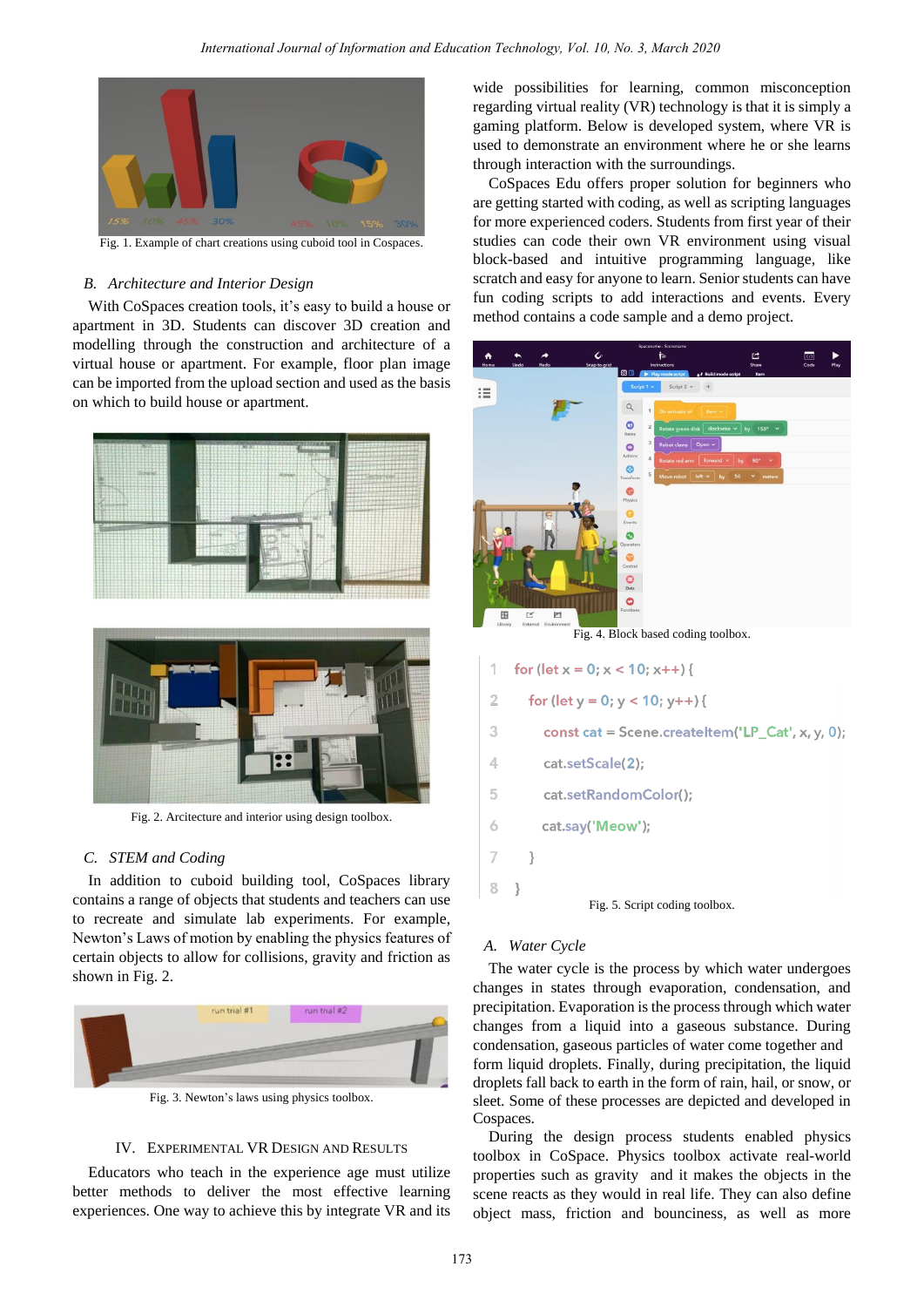



Fig. 6. Physics toolbox in cospaces.

First, a storyboard was created, defining the graphics and belongings required for each stage of the water cycle. Subsequently, the art resources and rail, which is a set path that the user would travel along, was created to transfer knowledge to the user through the stages of the water cycle. Additional art resources such as, more trees, water, and mountains as well as the sound of rain were developed into the environment to make it more interactive and increase user"s interaction. The resources also included pictures for Burj Khalifa, UAE flag and the water cycle diagram. The viewer is given time to look around the scene, where they see trees, a mountain, a sunset, and water flowing all around them.



Fig. 7. Arcitecture and interior using design toolbox.

## *B. Merge Cude Add-on*

The MERGE Cube is an add-on to the Cospaces platform. Where developers can easily create holograms in CoSpaces, as shown in Fig. 5. They will help students to interact and learn while holding their design on hands. Smartphones and tablets with iOS 9+ and Android 4.4+ can be used to view content on the MERGE Cube, using the CoSpaces Edu mobile app.

Energy by the sun increases the surface temperature of the Earth, which in turn heats up the water in rivers, lakes and oceans. When this happens, some of the water "evaporates" into the air, turning into a gas called vapour. Likewise, plants and trees lose water to the atmosphere through their leaves. This process is known as transpiration, as shown in Fig. 6. As water vapour increases and growths into the sky, it cools and turns back into a liquid, forming clouds. This process is

called condensation. Clouds by turn moves around the globe, as shown in Fig. 7.



Fig. 8. MERGE cube add-on.



Fig. 9. Transpiration on MERGE cube.



Fig. 10. Transpiration on MERGE cube.

## V. CONCLUSION

Virtual reality can be used in education to create a more integrated environment. The paper presented how VR